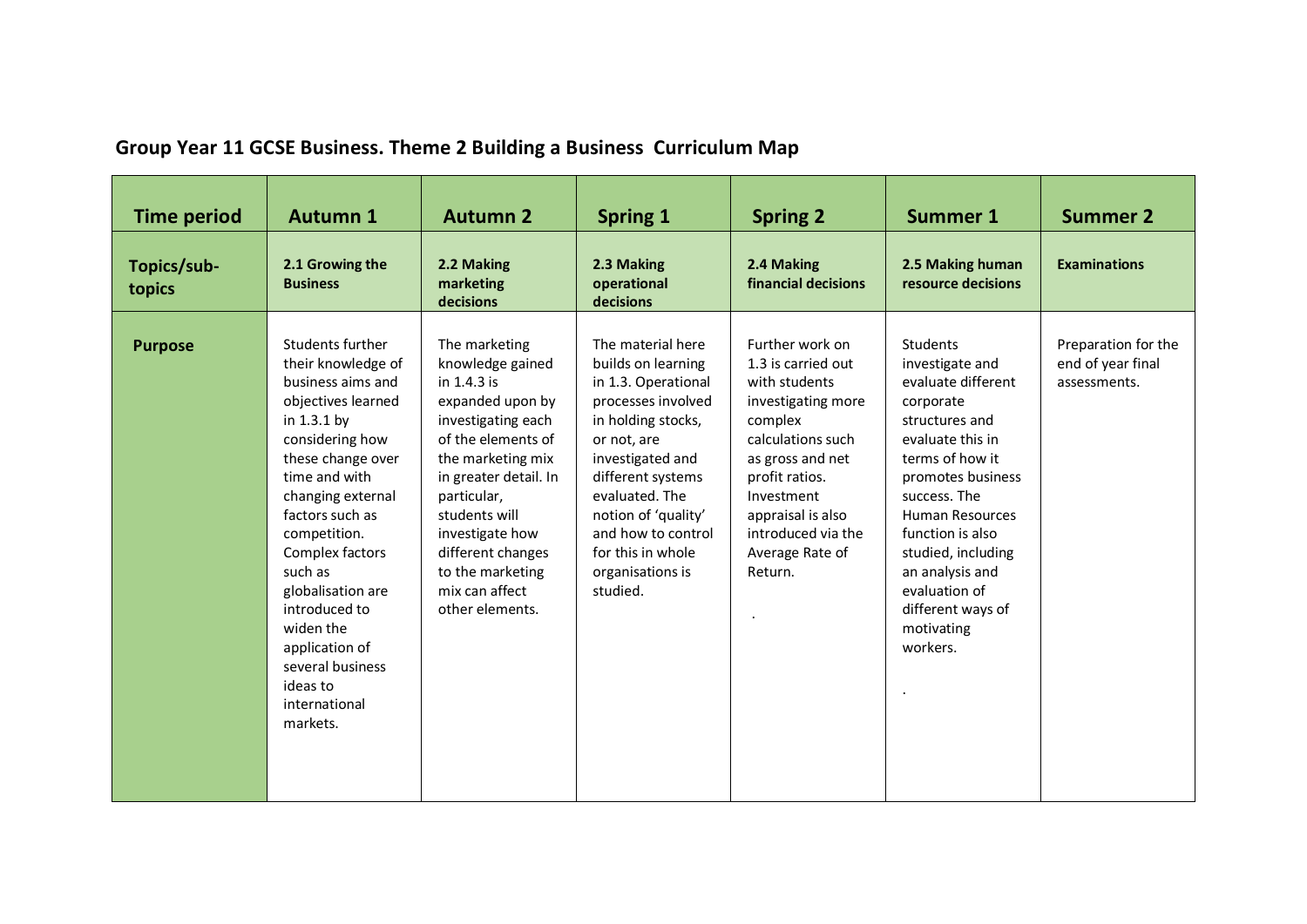| Revise all key terms<br><b>Crucial Learning</b><br>and concepts ahead<br>a) Why might a<br>a) What is the design<br>a) What are the<br>a) What is business<br>a) What<br><b>Content</b><br>of the end of year<br>mix?<br>finance?<br>business want to |
|-------------------------------------------------------------------------------------------------------------------------------------------------------------------------------------------------------------------------------------------------------|
|                                                                                                                                                                                                                                                       |
|                                                                                                                                                                                                                                                       |
|                                                                                                                                                                                                                                                       |
|                                                                                                                                                                                                                                                       |
|                                                                                                                                                                                                                                                       |
|                                                                                                                                                                                                                                                       |
|                                                                                                                                                                                                                                                       |
|                                                                                                                                                                                                                                                       |
|                                                                                                                                                                                                                                                       |
|                                                                                                                                                                                                                                                       |
|                                                                                                                                                                                                                                                       |
|                                                                                                                                                                                                                                                       |
|                                                                                                                                                                                                                                                       |
|                                                                                                                                                                                                                                                       |
|                                                                                                                                                                                                                                                       |
|                                                                                                                                                                                                                                                       |
| different types of<br>organisational<br>exam.<br>b) How could a<br>production?<br>b) What are the<br>structure is best for a<br>grow?                                                                                                                 |
| business extend the<br>business?<br>b) What is the<br>b) What impact does<br>formulas for net                                                                                                                                                         |
| difference between<br>life of their products<br>technology have on<br>profit margin and<br>b) Why is it                                                                                                                                               |
| production?<br>internal and external<br>in the product life<br>gross profit margin?<br>important to have                                                                                                                                              |
| effective<br>cycle?<br>c) Why might a<br>c) How could a<br>growth?<br>c) What are the<br>c) Why is it important<br>business use a just in<br>business improve<br>communication                                                                        |
| to differentiate goods<br>time method of stock<br>channels?<br>potential problems of<br>their profit margins?                                                                                                                                         |
| d) What is the<br>and services?<br>control?<br>c) What is meant by<br>growing?                                                                                                                                                                        |
| average rate of<br>the term<br>recruitment?                                                                                                                                                                                                           |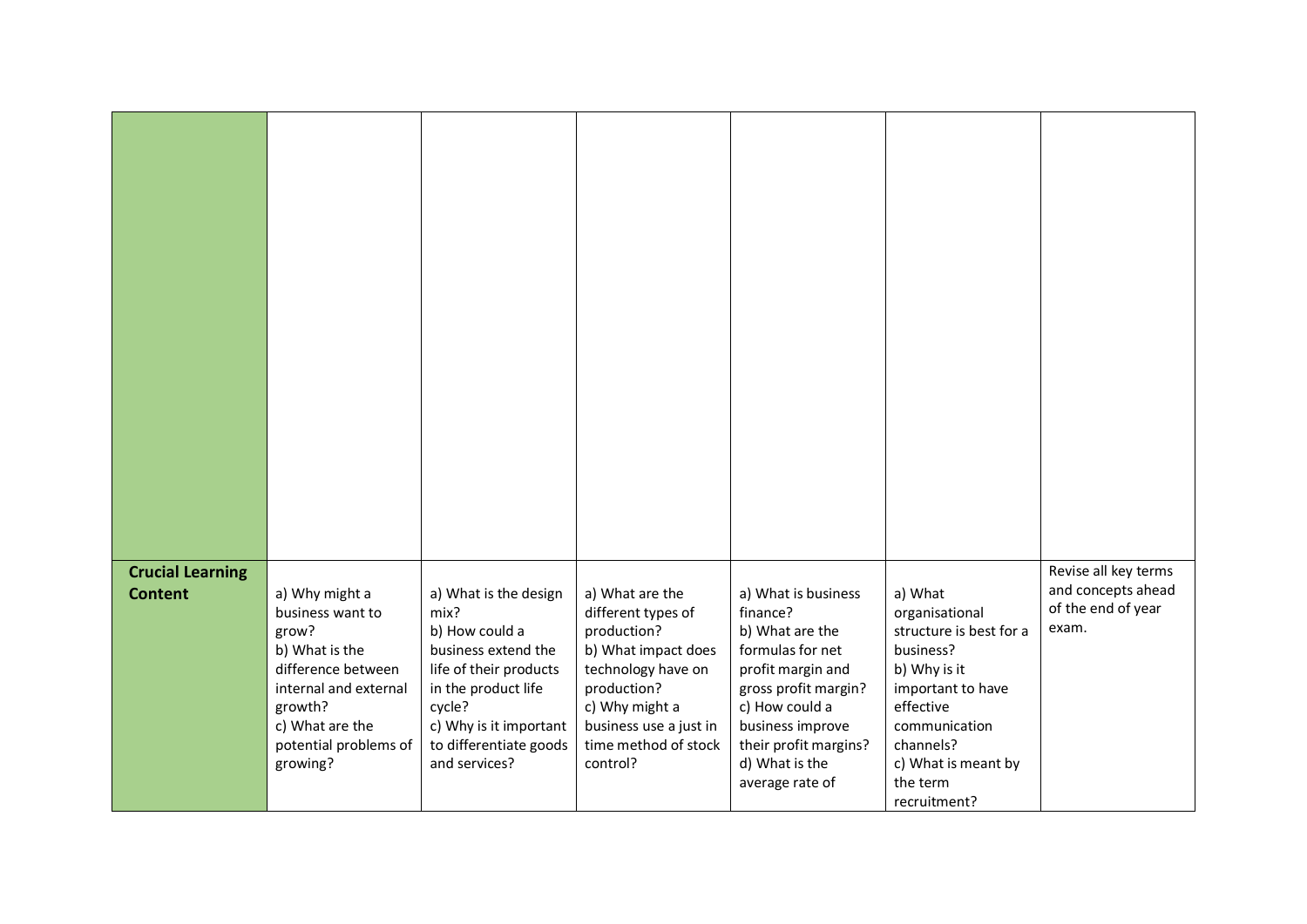|                        | d) Why might a<br>business change their<br>aims and objectives?<br>e) How has<br>globalisation affected<br>businesses?<br>f) How could a<br>business be ethical?<br>g) Why might<br>businesses not<br>concentrate on their<br>environmental<br>impact? | d) What pricing<br>strategies might a<br>business use?<br>e) What methods of<br>promotion might a<br>business use?<br>f) What are the<br>different methods of<br>distribution?<br>g) How do all the<br>elements in the<br>marketing mix work<br>together? | d) What is the role of<br>the buffer stock<br>chart?<br>e) How could a<br>business manage<br>their quality?<br>f) What are the key<br>elements in the sales<br>process? | return and how is it<br>useful?                                                                                 | d) What are the key<br>steps taken in the<br>recruitment process?<br>e) What documents<br>are needed in the<br>recruitment process?<br>f) Why is it important<br>to train employees?<br>g) What is<br>motivation?<br>h) How can the<br>motivation of<br>workers be<br>increased? |  |
|------------------------|--------------------------------------------------------------------------------------------------------------------------------------------------------------------------------------------------------------------------------------------------------|-----------------------------------------------------------------------------------------------------------------------------------------------------------------------------------------------------------------------------------------------------------|-------------------------------------------------------------------------------------------------------------------------------------------------------------------------|-----------------------------------------------------------------------------------------------------------------|----------------------------------------------------------------------------------------------------------------------------------------------------------------------------------------------------------------------------------------------------------------------------------|--|
| <b>Sequence</b>        | <b>Prior Learning</b><br>GCSE theme $1 -$<br>ethics and morals<br>related to businesses                                                                                                                                                                | <b>Prior Learning</b><br>GCSE theme $1 -$<br>methods of market<br>research and<br>understanding the                                                                                                                                                       | <b>Prior Learning</b><br>Understanding of<br>why it is important to                                                                                                     | <b>Prior Learning</b><br>GCSE theme 1.3 -<br>understanding of<br>profit                                         | <b>Prior Learning</b><br>GCSE theme $1 -$<br>understanding what<br>motivation is and<br>what                                                                                                                                                                                     |  |
| <b>Skills Acquired</b> |                                                                                                                                                                                                                                                        |                                                                                                                                                                                                                                                           |                                                                                                                                                                         |                                                                                                                 |                                                                                                                                                                                                                                                                                  |  |
| <b>End Point</b>       | To develop both a<br>theoretical and<br>practical<br>understanding of<br>business growth,<br>domestically and<br>internationally. To                                                                                                                   | To be able to analyse<br>and apply the<br>different elements of<br>the marketing mix to<br>of build a competitive<br>advantage. To<br>understand that the                                                                                                 | To understand the<br>processes involved<br>in each<br>operational stage<br>(stocks, quality<br>etc) and how the<br>effectiveness of                                     | To further develop<br>understanding of<br>how the firm's<br>success can be<br>monitored and<br>measured using a | To understand the<br>processes involved in<br>each of the elements<br>of the human<br>resource function.<br>To understand that<br>appropriate                                                                                                                                    |  |